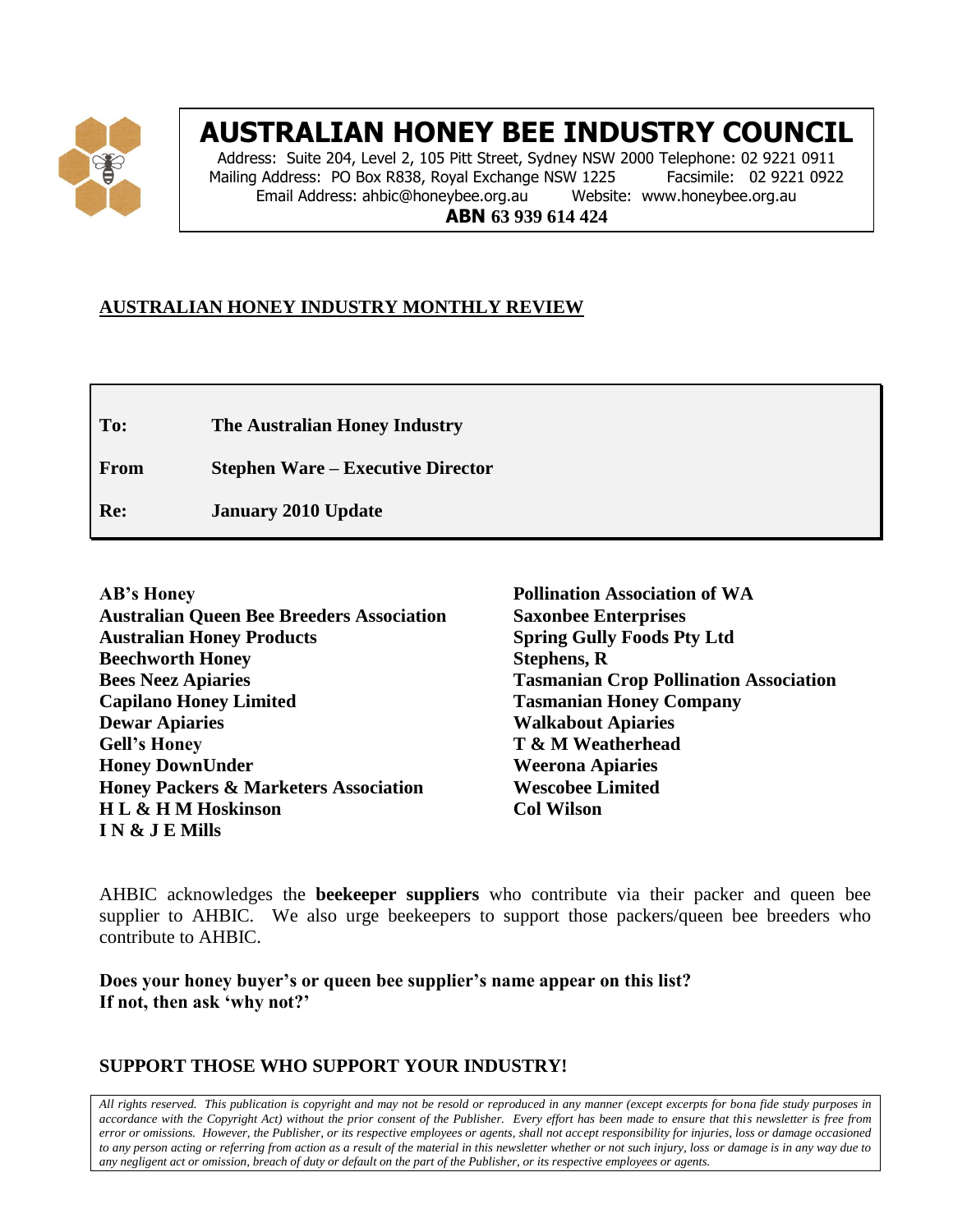### **INDUSTRY UPDATE ON BEALE REPORT**

Following the release of the Beale Report Industry has been involved in a series of meetings with Government in respect of the report's implementation. The following provides a brief outline of the Government's commitment and outcomes to date:

- 1. In response to a review of the AusVet Plan Disease Strategy Manual for bee pests and diseases by the Australian Pesticides and Veterinary Medicines Authority, DAFF has made applications for Emergency Use Permits for the chemicals required to conduct an emergency response to an incursion of Varroa or other parasitic mites. The APVMA advises that the permits are likely to be issued before the end of January 2010. At a meeting of the RIRDC Pollination Research and Development Advisory Committee held on 2 September 2009, it was agreed that industry would take responsibility for applications for Minor Use Permits to manage Varroa should the mite be declared endemic. The meeting agreed that Kevin Bodnaruk, advisor to Horticulture Australia Limited would be able to assist industry with their applications.
- 2. The Emergency Plant Pest Response Deed (EPPRD) Parties' meeting of 27 October 2009 agreed in principle to the inclusion of honeybee pests and diseases in the EPPRD. Plant Health Australia has, over the past 6 months, consulted with EPPRD Parties to allow for the pests and diseases of honeybees to be included in the EPPRD. This would allow the pollination-reliant industries to participate in and contribute to the decision making and funding of a response to a pest of bees that would impact on the productivity and viability of their industries.
- 3. A working group of primary industries officials from the Commonwealth, states and territories is drafting the National Agreement on Biosecurity (the Agreement) and provided a draft to the Primary Industries Ministerial Council and Natural Resource Management Ministerial Council in November. The draft Agreement aims to strengthen the working partnership between the Commonwealth, state and territory governments and identifies the roles and responsibilities of governments. The draft Agreement is supported by a number of schedules that outline the priority areas for collaborative effort between governments to improve the national biosecurity system. It is anticipated that monitoring, surveillance and diagnostics, information sharing and research and development will be included in the supporting schedules. Recommendation 53(f) of the Beale review focuses on post border monitoring and surveillance, the National Sentinel Hive Program and its eventual replacement with a more comprehensive approach based on an assessment of risks. The Australian Government is examining its options for post border monitoring and surveillance activities more broadly and, through the National Agreement on Biosecurity, it will see how these activities could best fit into the national biosecurity system. Future liaison with industry will occur to further develop policy directions established under the Agreement.
- 4. The Minister for Agriculture, Fisheries and Forestry, the Hon. Tony Burke MP, has approved the expenditure of \$14.7 million from within the Department's budget to address priority issues identified by the Beale Report. One of these priorities will be to examine the current network of quarantine facilities for plants and animals entering Australia, to better plan for future needs. The work will include examining alternatives for the current five sites that have leases expiring in 2015. This includes the Eastern Creek facility that contains the bee quarantine facility in New South Wales.
- 5. Experts with DAFF have continued to assist Biosecurity Queensland with the response to the Asian honey bee incursion in Cairns. In particular, DAFF officers have assisted Queensland in preparing their case to the Scientific Advisory Panel (SAP) and have completely redrafted the Surveillance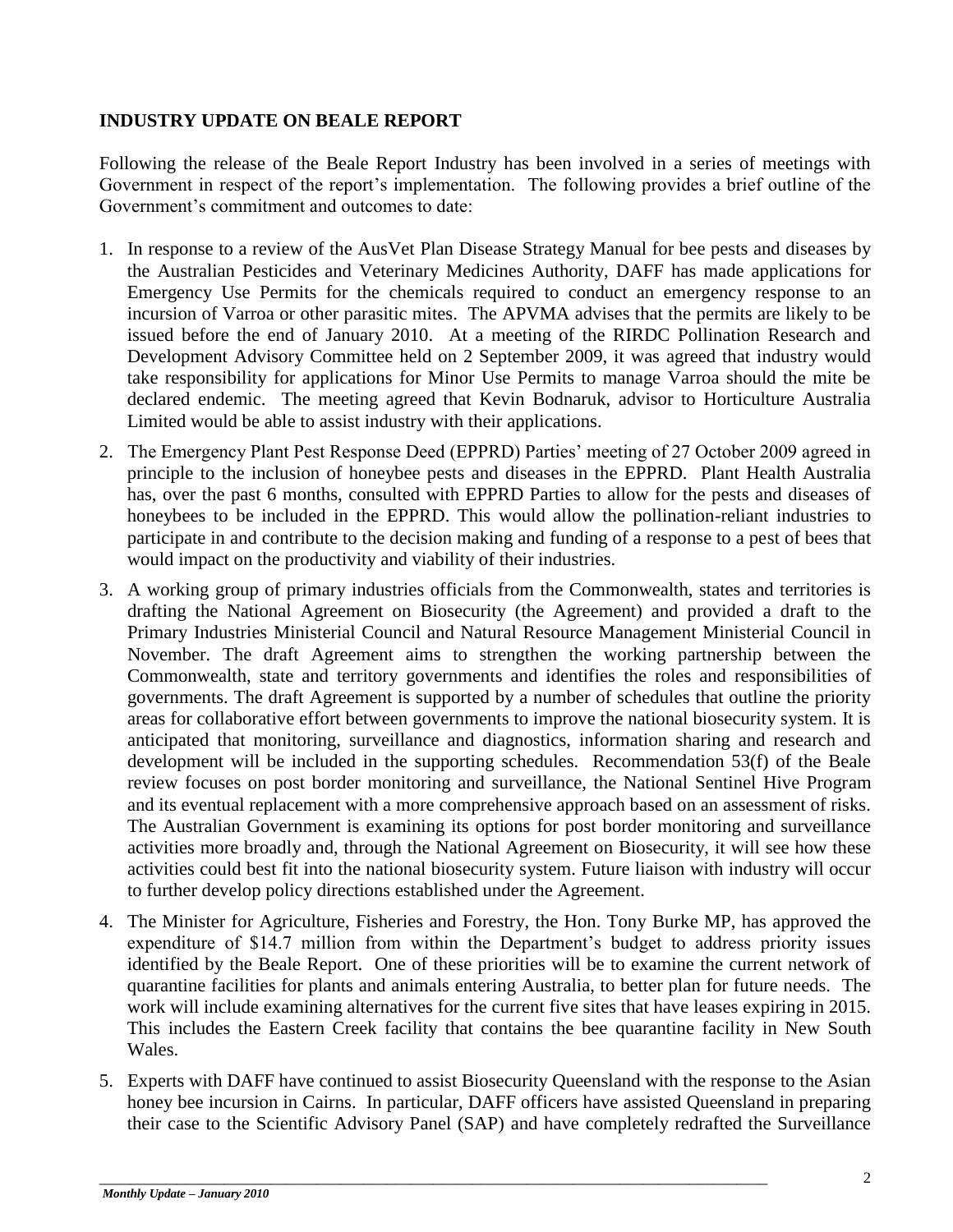Plan to meet international standards and the requirements of the SAP. DAFF contributed two senior technical specialists and the secretariat for the SAP. Industry is also making representations to Government and Plant Industries re obtaining funding.

- 6. Horticulture Policy Branch within DAFF is funding of a study to: (i) determine the capacity of the honey bee industry to provide pollination services to the horticulture industries and, (ii) develop a contingency plan for the honey bee and pollination dependent industries in the event of a Varroa incursion. A steering committee has been established and a consultant has been retained. It is expected that the consultant's report will be submitted in July 2010.
- 7. DAFF has funded and conducted a training program for state/territory officers in the laboratory testing and detection of bee pests and diseases. This course was held in the laboratory of Dr Denis Anderson in November 2009. Each participant is now responsible for training three other staff members in the recognition of bee pests and diseases to increase Australia's laboratory capacity in this area.
- 8. DAFF is funding and conducting a training program for state/territory entomologists in the recognition and phylogenetic keying of bee species including pest bee species of concern to Australia including the Asian honey bee, the dwarf honey bee and the giant honey bee.
- 9. A DAFF scientist has participated in the project team lead by CSIRO conducting a review of bee surveillance in Australia. The draft report of this review has been submitted to RIRDC and a final report is expected in the next few weeks.
- 10. The first round of testing for the National Sentinel Hive Program under its new management structure has now been completed successfully. The transition to management by Animal Health Australia has proceeded smoothly.

## **CATEGORISATION OF EXOTIC INCURSIONS OF HONEYBEES**

*Trevor Weatherhead*

There has been much discussion of late re the categorization of the current incursion/eradication of *Apis cerana* in Cairns. CCAHB has circulated the CIE/CSIRO 2000 document. These comments are based on that document and current knowledge.

In the document both *Varroa destructor* and *Apis cerana* (strains from Pakistan, Nepal, Sri Lanka, Thailand, Cambodia, Laos, Vietnam, China, Taiwan Korea and Japan) are 20 percent industry, 80 percent Government. *V. jacobsoni* and *A. cerana* (strains from India, Malaysian Peninsular, Philippines, New Guinea, several Indonesian Islands plus the Torres Strait Protected Zone) are 50 percent industry, 50 percent Government.

The reason for the 50/50 for *V. jacobsoni* is "The mite completely lacks the ability to reproduce on *Apis mellifera*" and for *A. cerana* it was "All these strains, except for those from the Philippines, could introduce strains of *Varroa jacobsoni* which are harmless to *Apis mellifera*."

In light of the recent New Guinea experience, it is now known that *V. jacobsoni* can reproduce on *A. mellifera*. So it is now in the same category as *V. destructor* which is 20 percent industry, 80 percent Government.

The document also says in relation to *A. cerana* that "They could increase incidental pollination or could be hived and used for commercial pollination of some tropical crops". The experience with the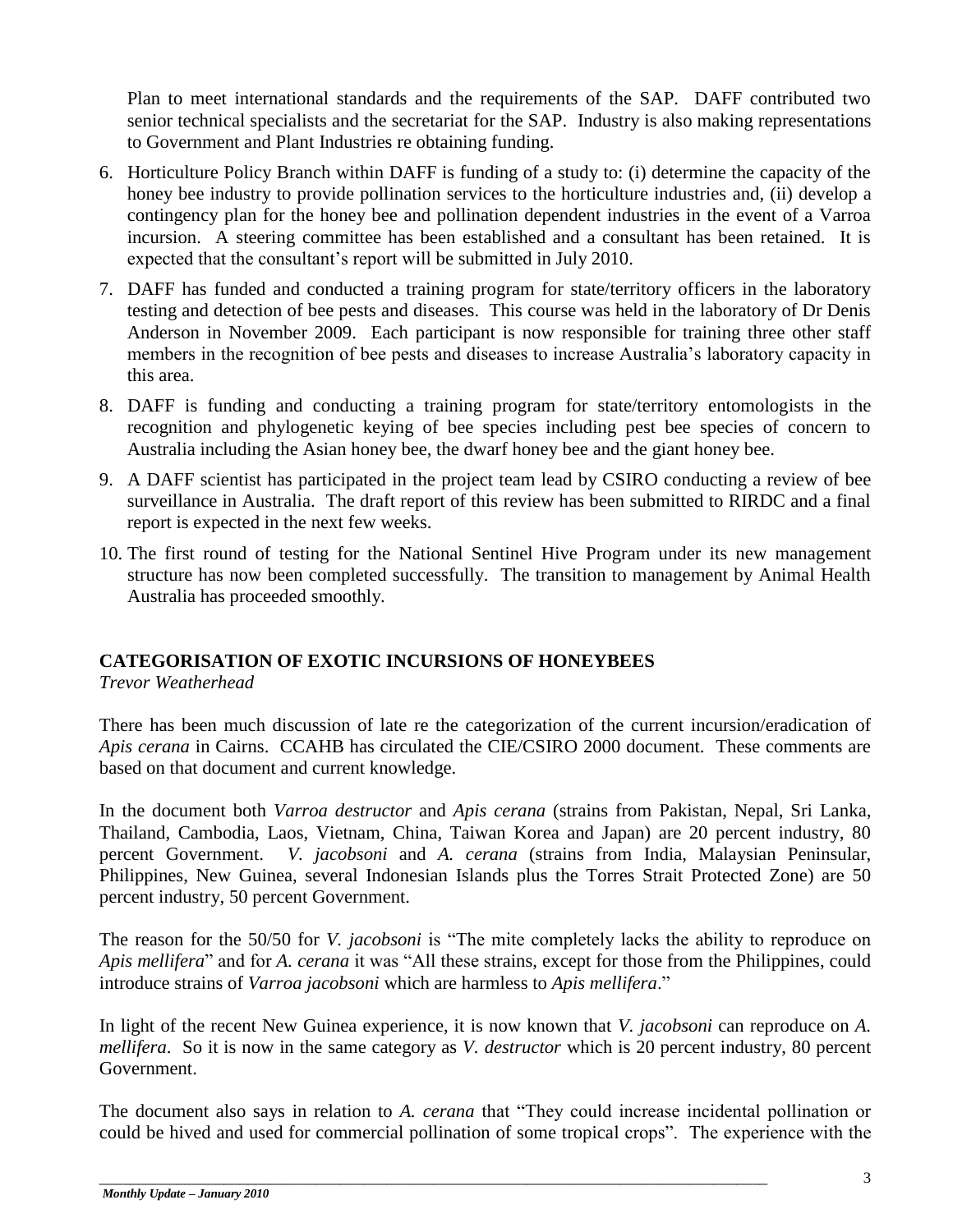current strain in Cairns, *A. cerana javana*, is that it is not conducive to hiving and swarms too prolifically to be of much use for pollination.

The document also says "Establishment of these trains of *Apis cerana* would also have some effect on the community and environment. They could become a public nuisance around cities and towns due to their high swarming propensity. They would also compete for nesting sites, nectar and pollen." Since 2000, there has been an application import bumble bees (*Bombus sp.*) to mainland Australia which has been rejected. There is a strong parallel between the reasons why bumble bees were not allowed to be imported and the risk of Asian bees becoming established on mainland Australia. These environmental grounds are the provenance of Government.

With the advent of this incursion in Cairns, there has been an opportunity to observe what the potential problems are if Asian bees did become established in Australia. The public nuisance is higher than has been stated in the CIE/CSIRO document. There have been nests found in letterboxes, roofs of houses and walls of houses. This problem has been only with 55 nest and swarms being found. Imagine the public nuisance if it was declared endemic and allowed to multiply at will. There is a greater public nuisance problem in light of what has happened in Cairns than the original 2000 document identified.

The problems can also be seen when the situation in the Solomon Islands is looked at.

So it can be seen that there are a lot more benefits that can be subscribed to the public and environment than was originally identified in the original document plus an update of the knowledge on *V. jacobsoni* and *A. cerana* now clearly justifies a 20 per cent industry, 80 per cent Government split.

## **APIS CERANA UPDATES**

#### **Advice 60 – 19 December 2009**

The normal phone hook-up was not held on Friday 11 December as this clashed with a CCAHB meeting. It was held yesterday, 18 December 2009, with both Rodney Ruge and I on line.

There have been no new cerana detections by the surveillance teams since Advice 59.

The cerana bees at Gordonvale that have been being beelined in recent weeks are now foraging on the lillipilli (*Syzygium sp.*) and have not been on the feeding stations. As this lillipilli is just about finished flowering, it is expected that the cerana will again return to the feeding station and beelining can commence again.

Surveillance is being carried out at Gordonvale, Mareeba and Yarrabah with no cerana being found. There have been no finds of cerana in Mareeba since IP43 and IP52 at Yarrabah.

Sticky mats and acaricide strips have been put into managed honey bee hives in Cairns and Mareeba with no mites being found.

On Friday 18 December, a swarm was found at the Cairns port by AQIS officers. It is thought to be cerana but needs confirmation identification by an Entomologist. At this stage it has not been determined if it was a swarm that came in with a ship or is a local swarm. Micro satellite DNA will be done to determine this. This incident is being handled by AQIS with co-operation from Queensland PI&F.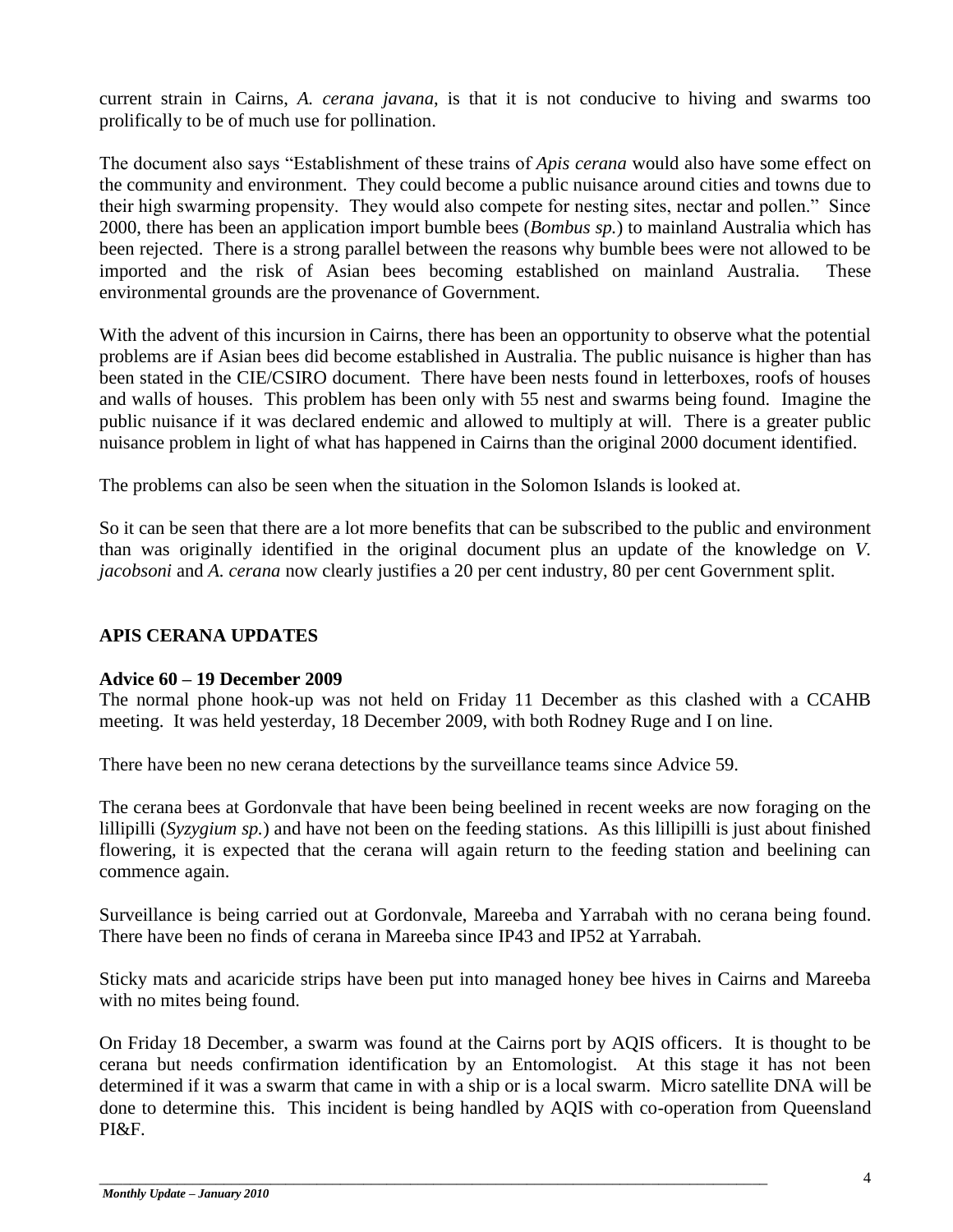Laboratory examination of all cerana up to IP53 has proved negative for varroa, tropilaelaps and tracheal mites.

There had been a positive find of cerana wings from bee eater pellets at Yarrabah on 26.11.09 but three sample since have been negative. It is probable that the positive was a left over from IP52.

With the CCAHB telephone hook-up on 11 December, I was only able to be present for about 45 minutes as I was on my way to the Sydney for the queen bee seminar. At this stage, AHBIC have issued memo 09.06 dated 15 December 2009 which gives a very good account of what is happening without breaching confidentiality agreements. This has been circulated to industry.

#### **Advice 61 - 8 January 2010**

The normal phone hook-up was held today, Friday 8 January, with both Rodney Ruge and I on line. The swarm at the port of Cairns, reported in Advice 60, has been now called IP 56. AQIS examined the bees and they were negative for all mites. At this stage it has not been determined if this was an incursion from a ship or a swarm from within the port area. DNA micro satellite work will hopefully show which happened.

As a result of this find, the Community Engagement Officer has been doing some public engagement work on the Tablelands. It is very important to have the public fully aware of what to look for.

On 24 December, a swarm of bees were reported from the Lake Eacham area on the Atherton Tablelands. It was destroyed and later identified as cerana. This is IP57. It is about 18 kilometres from the nests that were discovered and destroyed in the Goldsborough area. Surveillance is now being carried out in the area to ascertain if there are more cerana in the area. It is hoped to carry out some DNA micro satellite work on this one to determine its origin.

Those foraging cerana at Gordonvale have stopped coming to the feeding station. Efforts are being made to have them come back onto the feeding stations.

#### **Advice 62 – 22 January 2010**

The normal phone hook-up was held today, Friday 22 January, with both Rodney Ruge and I on line. It has been a busy fortnight. On Saturday 16 January a swarm was reported by the public in the Greenhill area. It turned out to be cerana and is IP58.

On Monday 18 January, the bees that had been found foraging in Gordonvale back in November and had been off and on at the feeding station since then were successfully beelined and the nest destroyed. This is IP59.

There is a rainforest dome on top of the Cairns Casino and a call from the public, on Tuesday 19 January, lead to the discovery of the remnants of a nest. Green ants had been attacking the bees. A worker and drone were found at the site and were identified as cerana. This is IP 60. The nest is in a crack in a wall and it is hoped to be able to have some gauze covering removed so an endoscope can be used to examine what remains of the nest.

There are more foraging bees in the Goldsborough Valley area and these have been converted to a feeding station and will be beelined when the weather permits. Currently Cairns is under the influence of a low that is expected to become a cyclone over the weekend and there is rain a plenty.

\_\_\_\_\_\_\_\_\_\_\_\_\_\_\_\_\_\_\_\_\_\_\_\_\_\_\_\_\_\_\_\_\_\_\_\_\_\_\_\_\_\_\_\_\_\_\_\_\_\_\_\_\_\_\_\_\_\_\_\_\_\_\_\_\_\_\_\_\_\_\_\_\_\_\_\_\_\_\_\_\_\_\_\_\_\_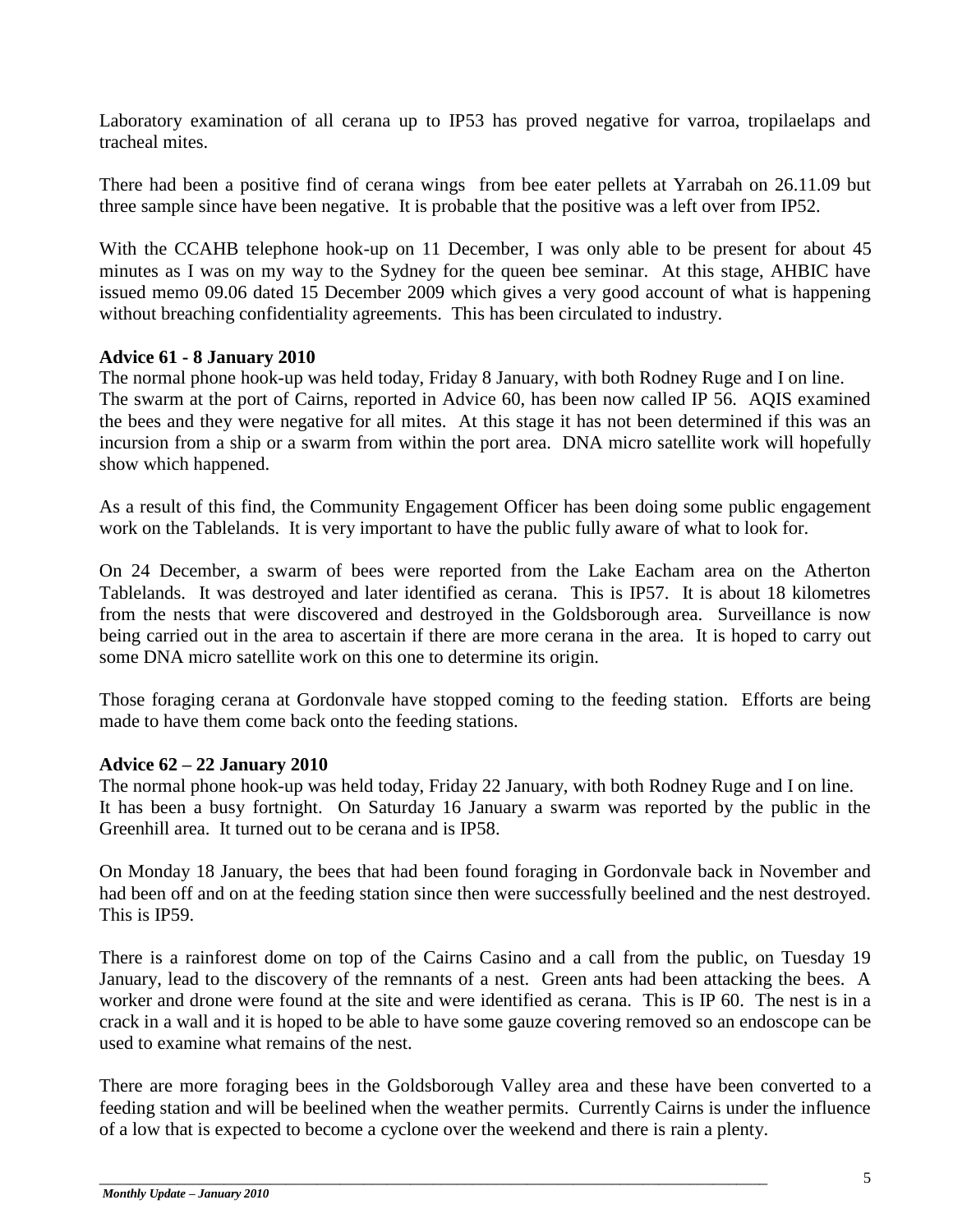Surveillance continues in all areas and interviews commence next week so as an extra eight (8) field staff can be employed.

Community engagement is continuing with a meeting of people at Lake Eacham and Mareeba. An interesting development is that a PhD student on the Tablelands, who is studying the interactions between bees and plants, has been contacted so the student is now an extra source of surveillance in the area.

There is still an excellent response from the public and all calls are followed up.

The national meeting of CEO's to consider the cost sharing is to be held next Thursday, 28 January.

I have been advised by AHBIC of a reply to a letter sent to the Federal Department of the Environment, Water, Heritage and the Arts and it is not very enlightening. At this time they claim that "there is limited evidence of environmental impact on native flora and fauna". Of course this is the case because the nests and swarms are being found and destroyed. Seems a bit short sighted that they do not see themselves as being a party to any cost sharing at this time. Makes you wonder if they really understand the ramifications to the environment if the cerana became endemic. I was once told by someone in this area that bees are not warm and cuddly like koalas so don't really get much attention.

You only have to look at something like the cane toad and the environmental ramifications of this introduction. At the time of introduction of the cane toad back in 1935, the beekeepers were objecting and pointing out the possible environmental damage as well as the damage to the bees. If only they had listened to the beekeepers in 1935. Is history repeating itself in 2010 with regard to Asian bees?

The next phone hook-up is scheduled for Friday 5 February unless something else untoward crops up.

*Trevor Weatherhead*

# **2010 STATE AND SECTOR ANNUAL GENERAL MEETINGS**

| <b>FCAAA</b>                                          | New South Wales Apiarists' Association   | $20 - 21$ May     | Port Macquarie         |
|-------------------------------------------------------|------------------------------------------|-------------------|------------------------|
|                                                       | Victorian Apiarists' Association         | $2 - 3$ June      | Mildura                |
|                                                       | <b>Tasmanian Beekeepers Association</b>  | $4 - 5$ June      | Launceston             |
|                                                       | South Australian Apiarists' Association  | $10 - 11$ June    | Goolwa (Adelaide)      |
|                                                       | WA Farmers Federation-Beekeeping Section | 11 June           | Mahogany Creek (Perth) |
|                                                       | Queensland Beekeepers Association        | 17 - 18 June      | Ipswich                |
|                                                       |                                          |                   |                        |
| <b>Australian Queen Bee Breeders Association</b>      |                                          | 19 May            | Port Macquarie         |
| Honey Packers and Marketers Association               |                                          | 26 May            | <b>TBA</b>             |
| National Council of Crop Pollination Associations     |                                          | 17 June           | Ipswich                |
|                                                       |                                          | (to be confirmed) |                        |
| Federal Council of Australian Apiarists' Associations |                                          | 17 June           | Ipswich                |
|                                                       |                                          | (to be confirmed) |                        |
| Australian Honey Bee Industry Council                 |                                          | 18 - 19 June      | Ipswich                |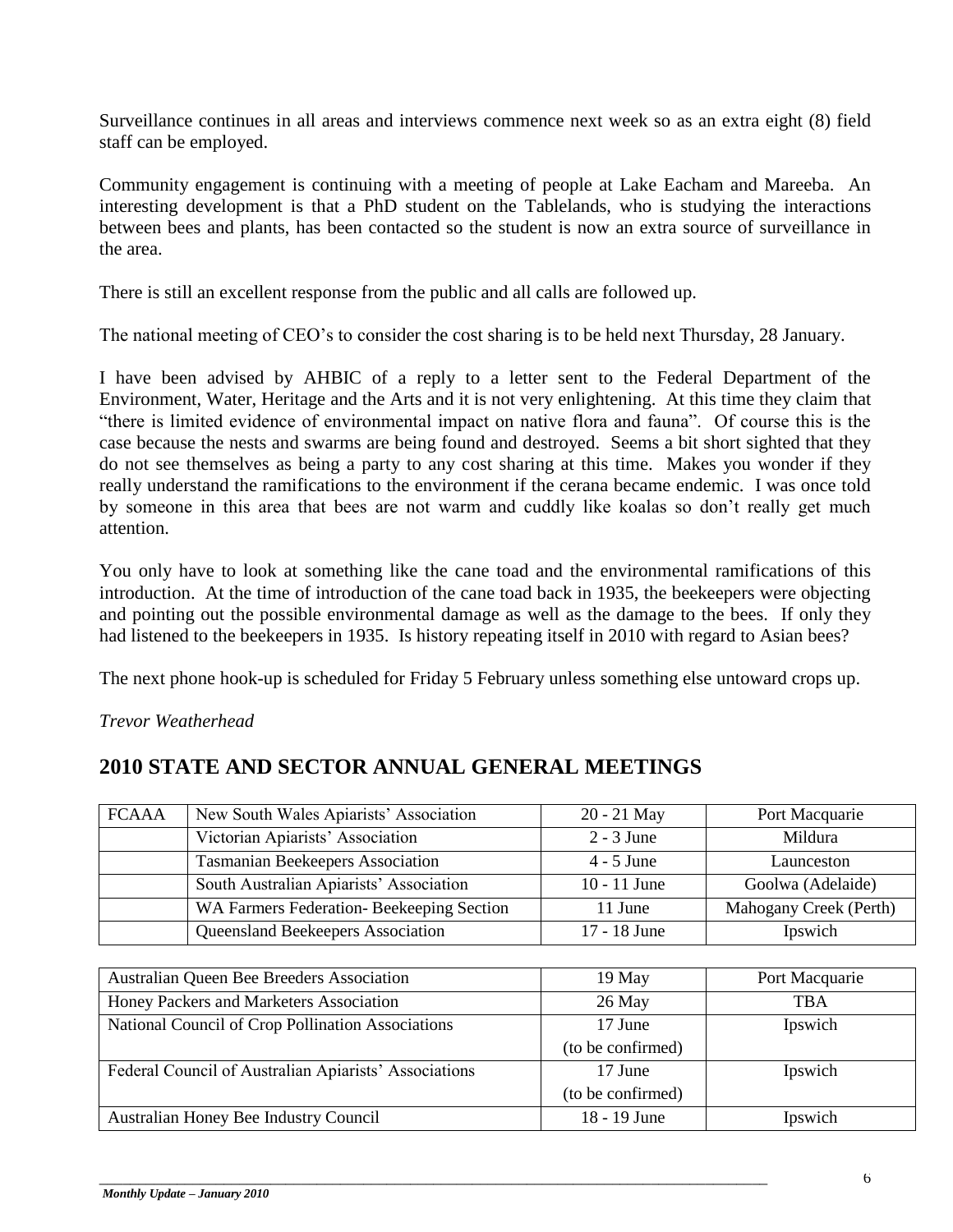## **NATIONAL SEASONAL RAINFALL OUTLOOK - Probabilities for February to April 2010**

*Australian Bureau of Meteorology*

#### **Contrasting seasonal rainfall odds for late summer to mid-autumn**

The national outlook for total rainfall over late summer to mid-autumn (February to April) shows contrasting odds across the country: below average falls are more likely in northern parts of both Queensland and the NT, whereas a wetter than normal three months is indicated for northwest and central WA.

The pattern of seasonal rainfall odds across Australia has been produced using recent Pacific and Indian Ocean temperature patterns, with the warm Pacific (El Niño) having the greater influence.



Commonwealth of Australia 2010, Australian Bureau of Meteorology

**Issued: 11/01/2010** 

The chances of exceeding the median rainfall for February to April are between 30 and 40% over a broad region covering north Queensland and much of the northern NT (see map). In one part of north Queensland the chances drop below 30%. This means that for every ten years with ocean patterns like the current, about six or seven February to April periods are expected to be drier than average across this broad area of northern Australia, while about three or four periods are wetter. In addition, there is a moderate tendency in the odds favouring a drier season in a small section of southwest WA, although totals are normally rather low for this period in that part of the country.

Contrasting this, the chances are between 60 and 70% for above average February to April falls in a band stretching from the northwest to the interior of WA.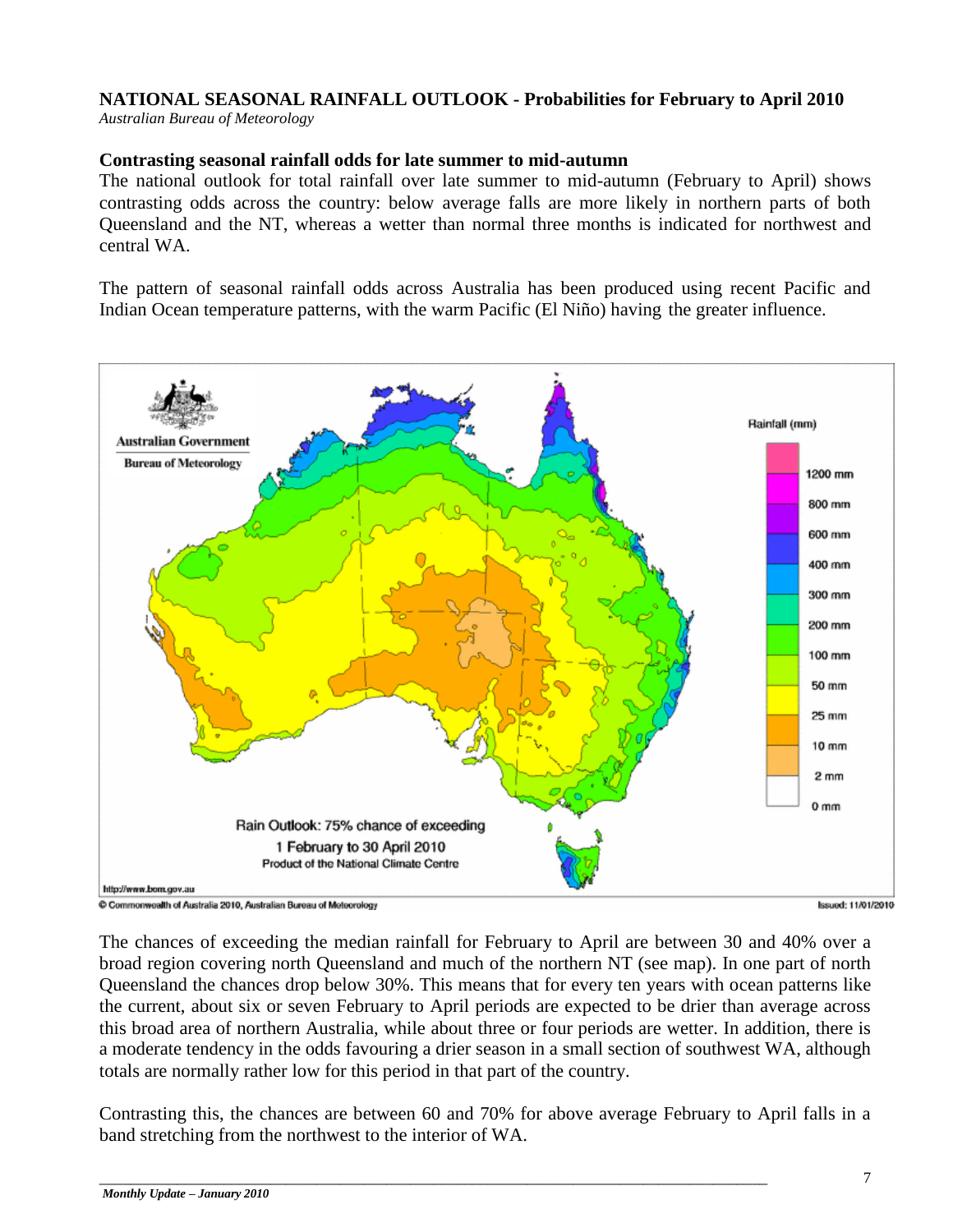Across the rest of the country, the chances of exceeding the median February to April rainfall are between 40 and 60%, meaning that above average falls are about as equally likely as below average falls.

Outlook confidence is related to how consistently the Pacific and Indian Oceans affect Australian rainfall. During the February to April period, history shows the effect to be moderately consistent through the northern parts of both Queensland and the NT, most of WA, the far west of SA and southeast NSW. Elsewhere the effect is only weakly or very weakly consistent.

An El Niño event persists across the Pacific Basin, with most leading climate models suggesting the tropical Pacific will gradually cool during the next three to six months. The influence of El Niño on Australia's rainfall patterns often weakens in the second half of summer - we've already seen heavy rain across parts of inland eastern Australia during December.

#### **OVERSEAS RESEARCH**

*Hivelights November 2009*

Research on insect pollinators is receiving a major boost in support in Canada. The Canadian Honey Council and the Canadian Association of Professional Apiarists have been heavily involved in planning a five year, \$5million research network that is already investigating the issue of pollinator decline.

The project involves over 45 researchers at universities and government agencies, and looks at Pollinators, Plants, Ecosystems, and Economics. The health and efficiency of managed bees (including honeybees, bumble bees and leaf cutter bees) will include a survey of honeybee pathogens and parasites in Canada, breeding AFB-resistant bees, increasing resistance to Nosema, biocontrol of pests, reducing the impact of pesticides, and use of pollen substitutes in disease control.

Alternative species for commercial pollination will also be looked at as will wild pollinators.

In plants, the mechanism of pollination will be examined, and plants most at risk from declining pollinator populations will be identified. In the ecosystem area, such things as habitat loss, agricultural and forestry practices (and their effect on pollinators), and climate change will all be evaluated. In the economics area, predictions of future pollination needs will be made, particularly in relation climate change and changes in land use.

The major approach of the scheme is that it will look at all aspects of pollination to address the full scope of pollination problems in Canada.

#### **WORK WANTED**

I will be coming to Australia in July 2010. In Germany I work for a beekeeper supplier. I search a job at a big beekeeper in NSW or Queensland with 1000 or more bee hives. I travel as backpacker. I have two training as a beekeeper and as an industrial mechanic in Germany.

\_\_\_\_\_\_\_\_\_\_\_\_\_\_\_\_\_\_\_\_\_\_\_\_\_\_\_\_\_\_\_\_\_\_\_\_\_\_\_\_\_\_\_\_\_\_\_\_\_\_\_\_\_\_\_\_\_\_\_\_\_\_\_\_\_\_\_\_\_\_\_\_\_\_\_\_\_\_\_\_\_\_\_\_\_\_

Best regards *Daniel Ruck*  daniel\_ruck@web.de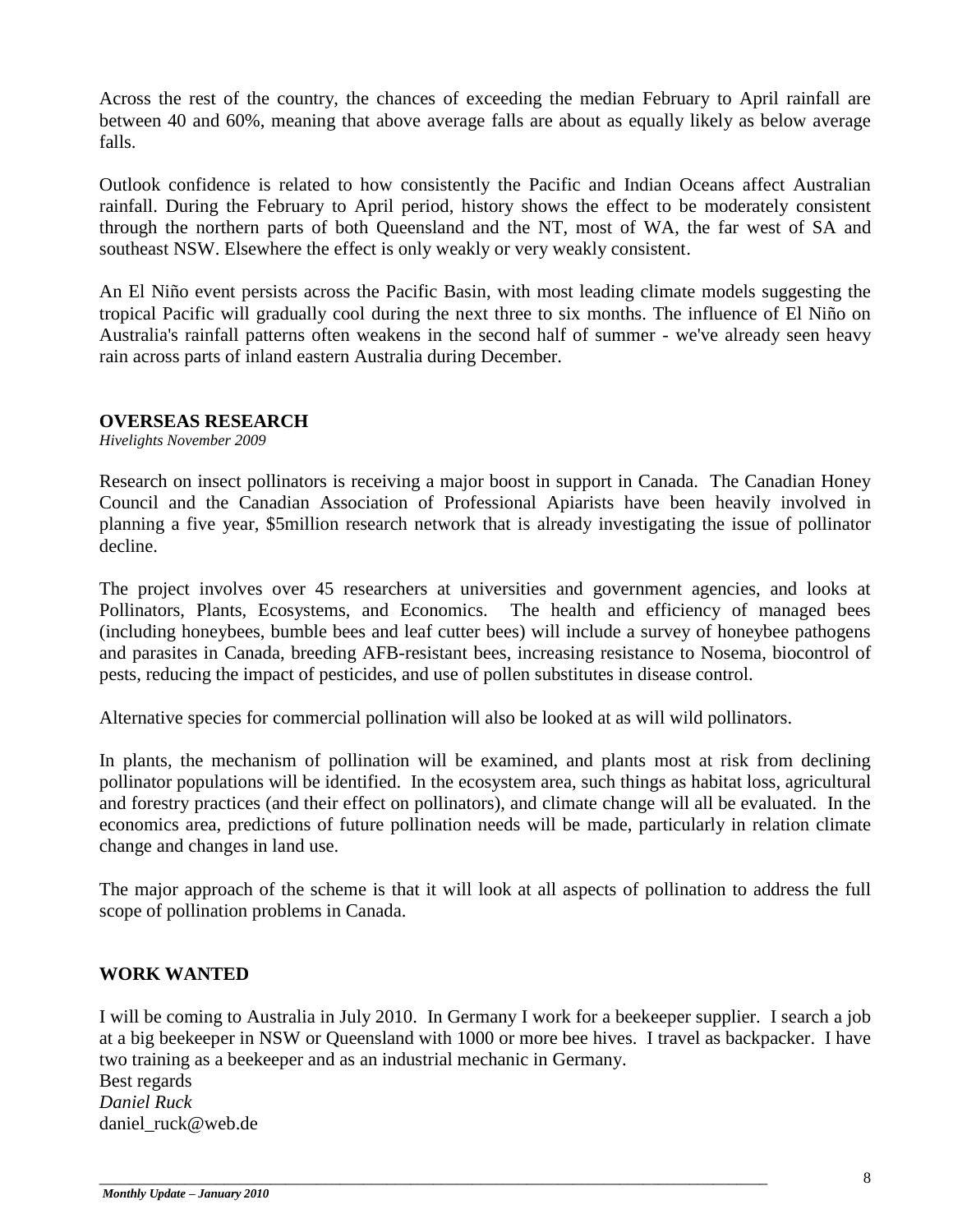

## **BEE-BREEDING EXPERT VISITS AUSTRALIA**

Internationally renowned Bee Breeding expert, Dr Sue Cobey (on the right) with Jacky & Rod Bourke from Tasmania at the AI course at held at Richmond in December.

Dr Cobey is from the University of California and travelled to Australia at the invitation of NSW Apiarists, Association to conduct two courses in artificial insemination a the Richmond property of Gretchen Wheen.

The courses attracted participants from all over Australia.

Dr Cobey said that Australia could learn from the mistake made in the US and Europe with regard to Varroa.

One solution to combating the mite if it arrives in Australia would be to breed Varroa-resistant bees. This could take up to five years.

#### **WHEEN FOUNDATION**

Over 100 people attended the launch of the Wheen Foundation on Saturday 12 December 2009.

The Wheen Foundation has been created as a result of a generous bequest from Gretchen and her cousin the late Frank Wheen.

The foundation will support research and training which will benefit the beekeeping industry and pollination dependent industries. Gretchen hopes the Australian beekeeping industry will develop as a result of this foundation.

It will be located at the Gretchen's Richmond property which is an 18 acre farm on the Nepean River.

Mr Alby Schultz MP, shown here with Gretchen officially launched the Foundation.

\_\_\_\_\_\_\_\_\_\_\_\_\_\_\_\_\_\_\_\_\_\_\_\_\_\_\_\_\_\_\_\_\_\_\_\_\_\_\_\_\_\_\_\_\_\_\_\_\_\_\_\_\_\_\_\_\_\_\_\_\_\_\_\_\_\_\_\_\_\_\_\_\_\_\_\_\_\_\_\_\_\_\_\_\_\_

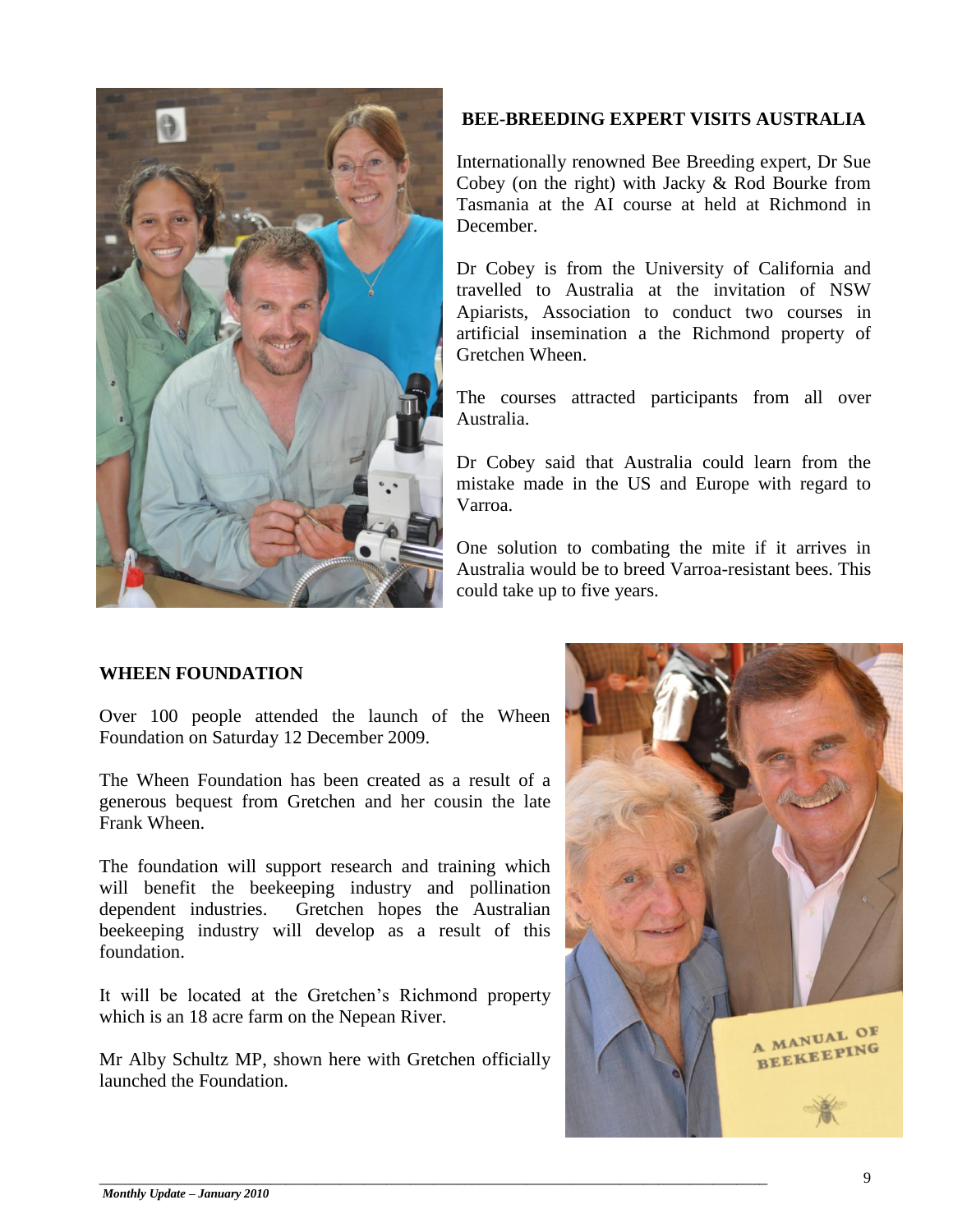

#### **GOODACRE AWARD**

Dr Max Whitten was presented with the Goodacre Award at the Honeybee Genetics and Breeding Seminar held at Richmond in conjunction with the launch of the Wheen Foundation. Max seen here with Mr Alby Schultz MP and Dr Doug Somerville, was recognised for his contribution to the beekeeping industry. Max was the inaugural chairman of the Honey Bee Research and Development Council (HBRDC) serving from 1985-1992. Congratulations Max

#### **AUSTRALIAN HONEY EXPORT AWARD**

Australia annually exports approximately 50% of our total honey production. Last year Australian exports were approximately 8,500 metric tons.

The Australian Honey Industry is always trying to develop new markets and it is pleasing to see Capilano Honey Limited win the Agribusiness Award at the 2009 Australian Export Awards in Canberra, which followed on from their win at the Agribusiness Category of the 2009 Premier of Queensland's Export Awards.

# **PRODUCTIVITY COMMISSION REVIEW OF RURAL RESEARCH AND DEVELOPMENT CORPORATIONS**

*RIRDC 14 Jan 2010*

On Tuesday 2 December 2009, the Minister for Agriculture, Fisheries and Forestry, the Hon Tony Burke MP, announced during a speech to the National Press Club in Canberra a Productivity Commission Review of Australia's Rural Research and Development Corporations. A copy of the Minister's speech is available from his website.

The formal terms of reference have been determined by the Government, I expect the Productivity Commission to produce an Issues Paper on the issues it considers relevant to the review. At this point, it will also invite written submissions from interested parties and members of the public.

\_\_\_\_\_\_\_\_\_\_\_\_\_\_\_\_\_\_\_\_\_\_\_\_\_\_\_\_\_\_\_\_\_\_\_\_\_\_\_\_\_\_\_\_\_\_\_\_\_\_\_\_\_\_\_\_\_\_\_\_\_\_\_\_\_\_\_\_\_\_\_\_\_\_\_\_\_\_\_\_\_\_\_\_\_\_